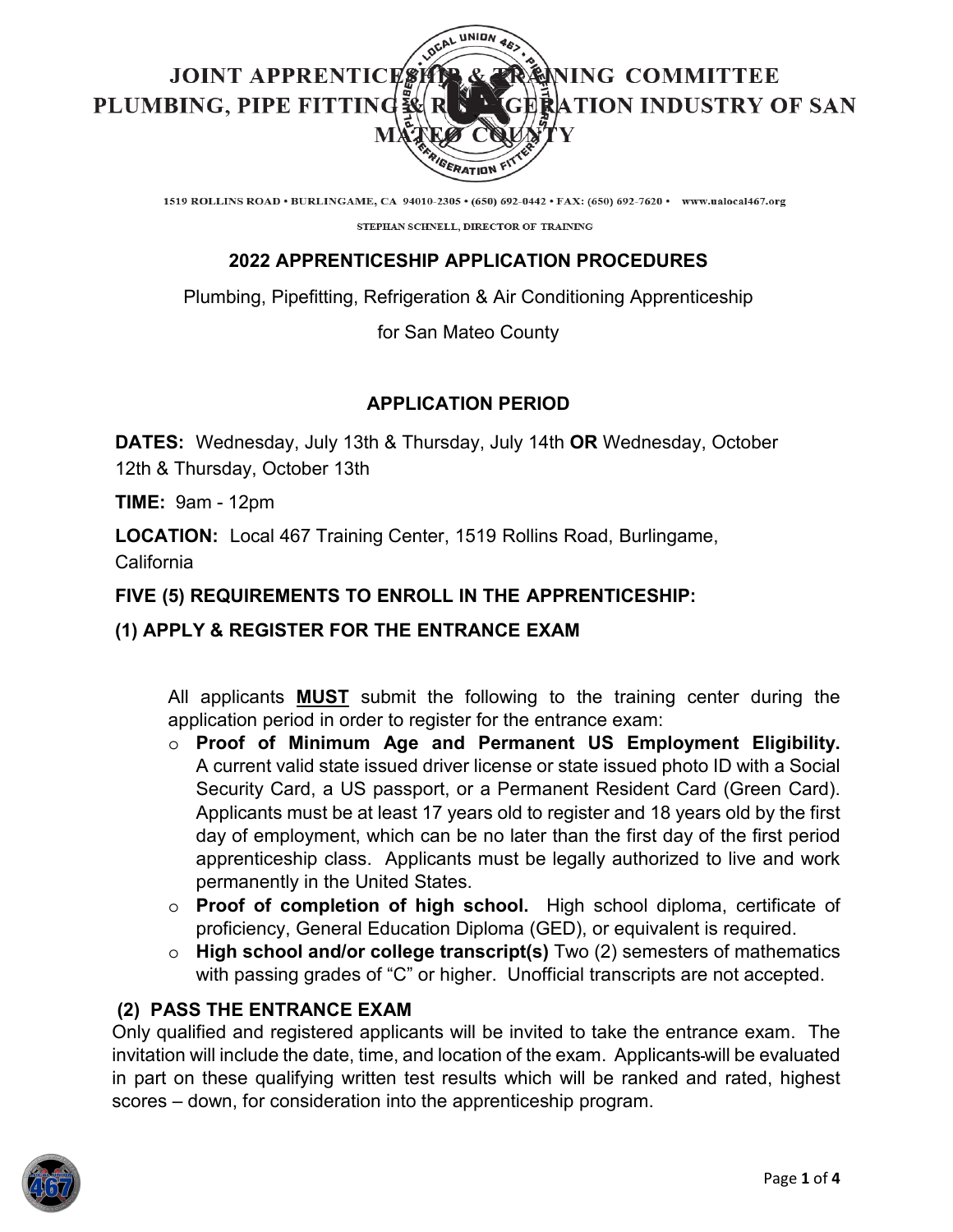## **(3) THE INTERVIEW**

Applicants who pass the entrance exam will be notified of a date, time, and location of an interview with union employers and members. Applicants must pass the interview with a score of 70% or higher. Special consideration may be given to applicants that show proof of completion of a pre-apprenticeship program.

## **(4) EMPLOYMENT**

Upon completion of the oral interview, applicants will be evaluated based on their qualifying written test results and oral interview scoring. Applicants who meet all the required criteria will be placed on a ranked and rated eligibility list (highest score and down) for invitation into the apprenticeship.

### **(5) PASS A DRUG AND ALCOHOL TEST**

Applicants who pass the entrance exam, pass the interview, and receive an invitation to begin the apprenticeship may need to pass a drug and alcohol test as condition of employment.

## **~ THIS ANNOUNCEMENT DOES NOT GUARANTEE EMPLOYMENT ~**

### **NONDISCRIMINATION POLICY**

The Local 467 apprenticeship does not discriminate against applicants or apprentices based on race, color, religion, national origin, sex, sexual orientation, age, genetic information, or disability. The Local 467 apprenticeship provides equal opportunities and operates the apprenticeship as required by the Code of Federal Regulations, Title 29, Part 30, Equal Employment Opportunity in Apprenticeship and Training.

### **COST**

Total apprenticeship initiation is \$800. \$400 is due prior to employment as an apprentice. The remaining \$400 balance is due at the completion of the apprenticeship. Monthly union membership dues are subject to change, but are currently \$54/month for 1<sup>st</sup> period apprentices and \$31/month 2<sup>nd</sup> through 10<sup>th</sup> period apprentices. Tuition is paid entirely by the Plumbers & Pipefitters Local Union 467.

#### **WAGES AND BENEFITS**

Starting wages are 40% of journey-level wages with graduating percentage increases in wages and benefits.

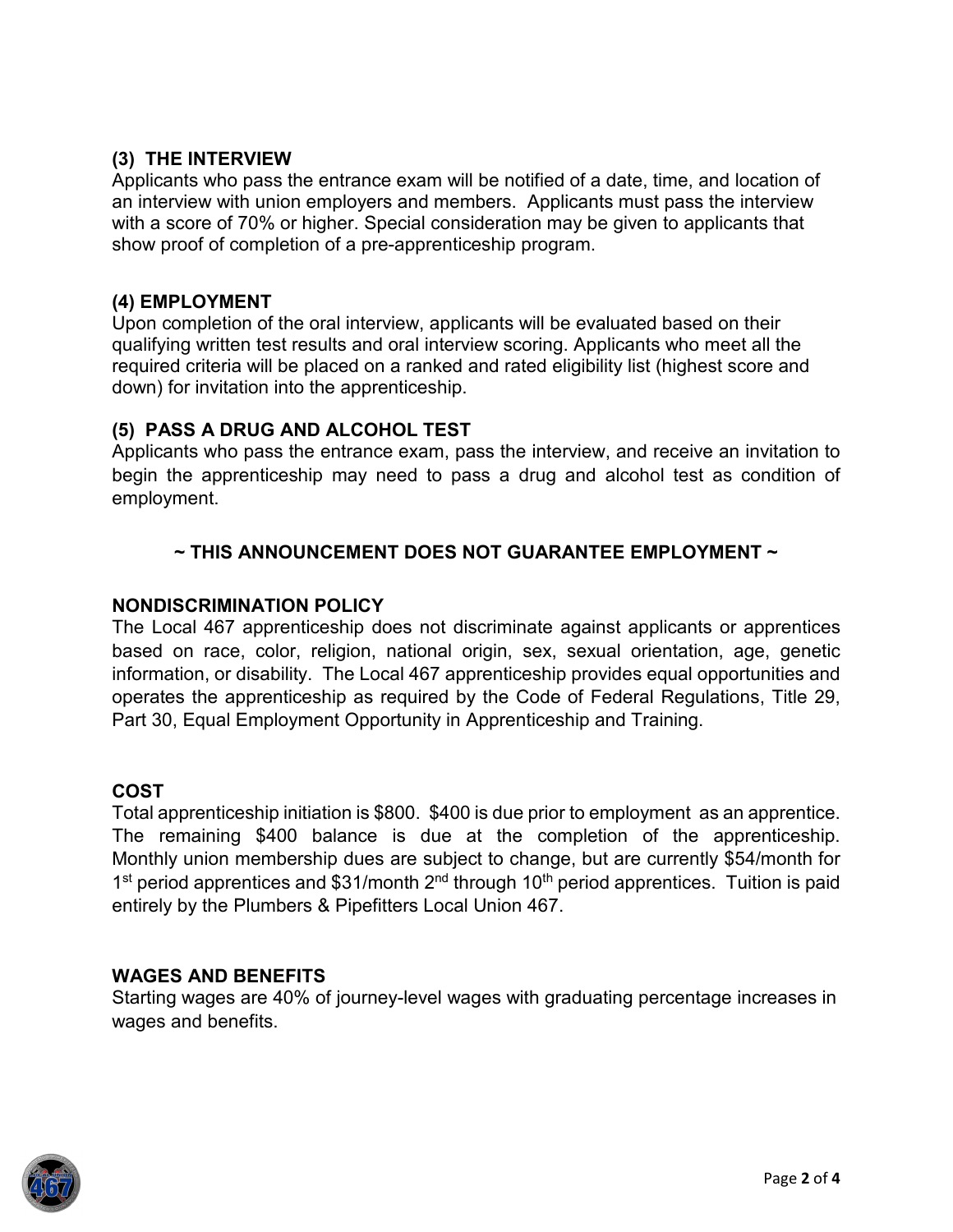## **STUDY GUIDE FOR THE ENTRANCE EXAM**

Entry Level Assessment consists of 50 multiple choice questions and is divided into the following nine parts;

- Verbal/Critical Reasoning
- Mechanical Reasoning
- Basic Mathematics
- Geometry
- Visual Understanding of Common Tools and Their Uses
- Data Interpretation and Computation
- Understanding the Writing of Basic Mathematic Language
- Determining Dimensions on Typical Piping Diagrams
- Determining Ability to Understand Abstract Shapes and Drawings

All questions on this assessment are at the state of California High School exit examination level. The questions on this assessment are designed to determine if you have the ability to learn the skills needed to complete an apprenticeship program and become a journey level crafts person in the piping industry.

You will have 90 minutes to complete the CLOSED BOOK exam.

### **Plumbing Apprenticeship**

What do plumbers do? Plumbers install, maintain, and repair various types of piping systems and fixtures. The exact responsibilities of a plumber depend on the particular project type. Plumbers work with the various tools and materials to install, remove, maintain, extend, and alter plumbing systems. Plumbing systems include sanitary drainage, storm drainage, special wastes, vent systems, public or private water systems and gas piping within or adjacent to buildings. Plumbers layout and design piping systems, follow blueprints, and must know what types of tools and materials are required for each job. Plumbers cut, thread, solder, weld, and glue pipe and fittings together. Once a piping system is installed, plumbers install fixtures, such as bathtubs, showers, toilets, water heaters, and dishwashers.

### **Pipefitting Apprenticeship**

What do pipefitters do? A pipefitter, also known as a steamfitter, organizes, assembles, creates, and maintains mechanical piping systems that must withstand high pressure. These piping systems are often industrial, including heating and cooling systems, and include steam, ventilation, hydraulics, chemicals, and fuel. Pipefitters install piping of all sizes and in a variety of materials including carbon steel, copper, cast iron, plastic, fiberglass, stainless steel, and other special alloys and types.

### **Heating, Air Conditioning, and Refrigeration Apprenticeship**

What do heating, air conditioning, and refrigeration mechanics do? Heating, air conditioning, and refrigeration mechanics and installers—often called HVACR

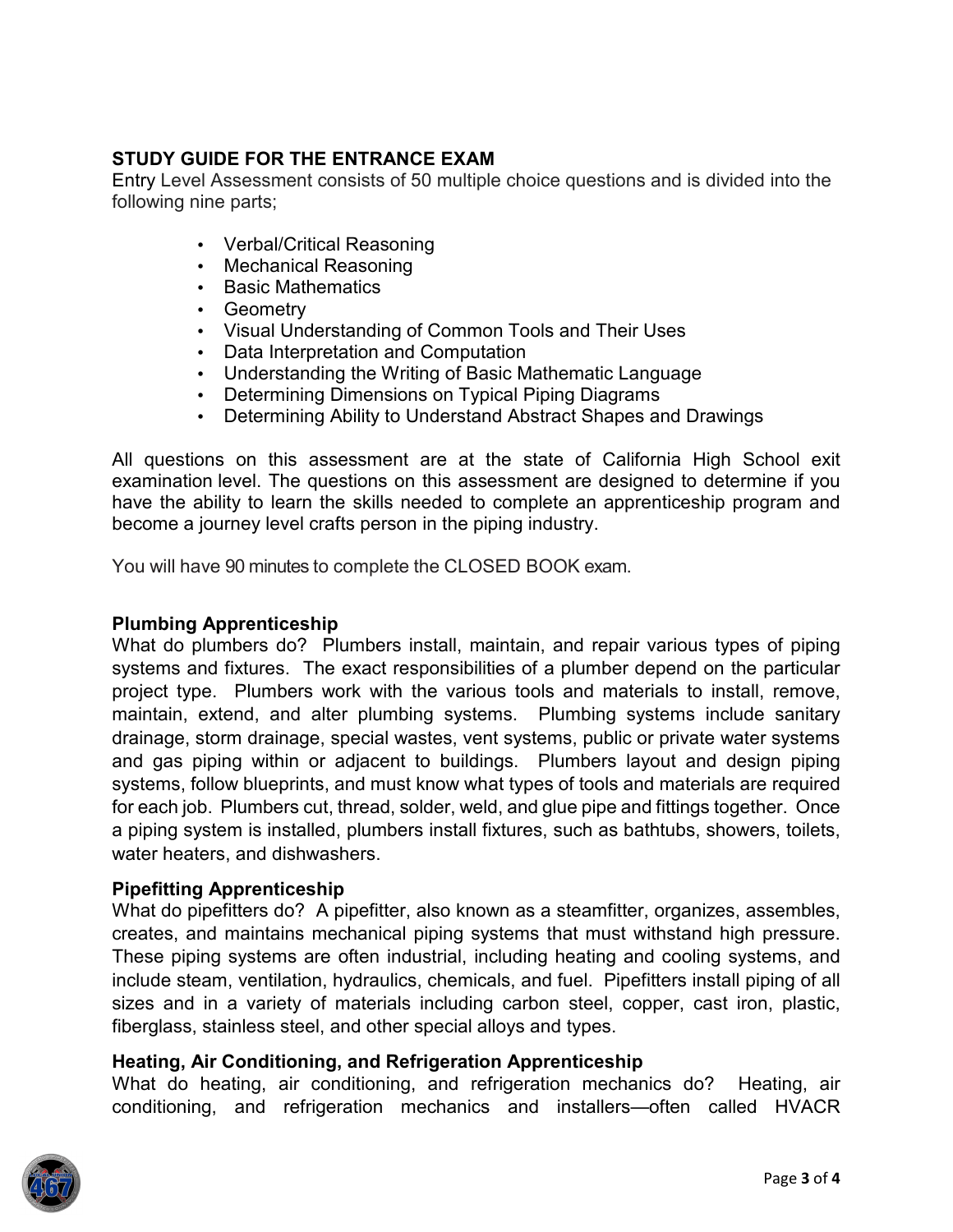technicians—work on heating, ventilation, cooling, and refrigeration systems that control the temperature and air quality in buildings.

Heating and air conditioning systems control the temperature, humidity, and overall air quality in homes, businesses, and other buildings. By providing a climate-controlled environment, refrigeration systems make it possible to preserve food, medicine, and other perishable items.

Some HVACR technicians specialize in one or more specific aspects of HVACR, such as installation, including start, test, and balance, service, maintenance, and repair of residential, commercial, or industrial equipment and systems.

Many HVACR technicians sell service contracts to their clients, providing periodic maintenance of heating, cooling, and refrigeration systems. Services often include inspecting, cleaning, replacing belts and filters, and checking refrigerant levels.

### **DURATION OF THE APPRENTICESHIP**

A minimum of five (5) years, 8,000 hours of on-the-job training, and 1,080 hours of classroom instruction.

#### **BENEFITS**

Local 467 members are afforded industry-leading training, job placement, retirement, and family health benefits including medical, dental, vision, and prescription drug coverage. Benefits are jointly managed and administered by a board of trustees consisting of equal members of Local 467 (labor) and employers (management).

### **QUALIFICATIONS / REQUIREMENTS**

- Must be physically able to safely perform the work of the trade which includes long periods of crawling, climbing, digging, and heavy lifting.
- Must read, write, and speak English in order to comprehend instructions on the job and in apprenticeship classes and to ensure personal and co-worker safety on the job.
- Must attend trade related classes.

## **REQUIRED QUALITIES**

- Good health.
- Strong work ethic.
- Familiarity with hand tools.
- Strong mechanical aptitude.
- Familiarity with safe practices.
- Common sense and good judgement.
- Good communication and customer service skills.
- Ability to work productively, individually and in groups.
- Interest in and knowledge of construction and mechanical systems.

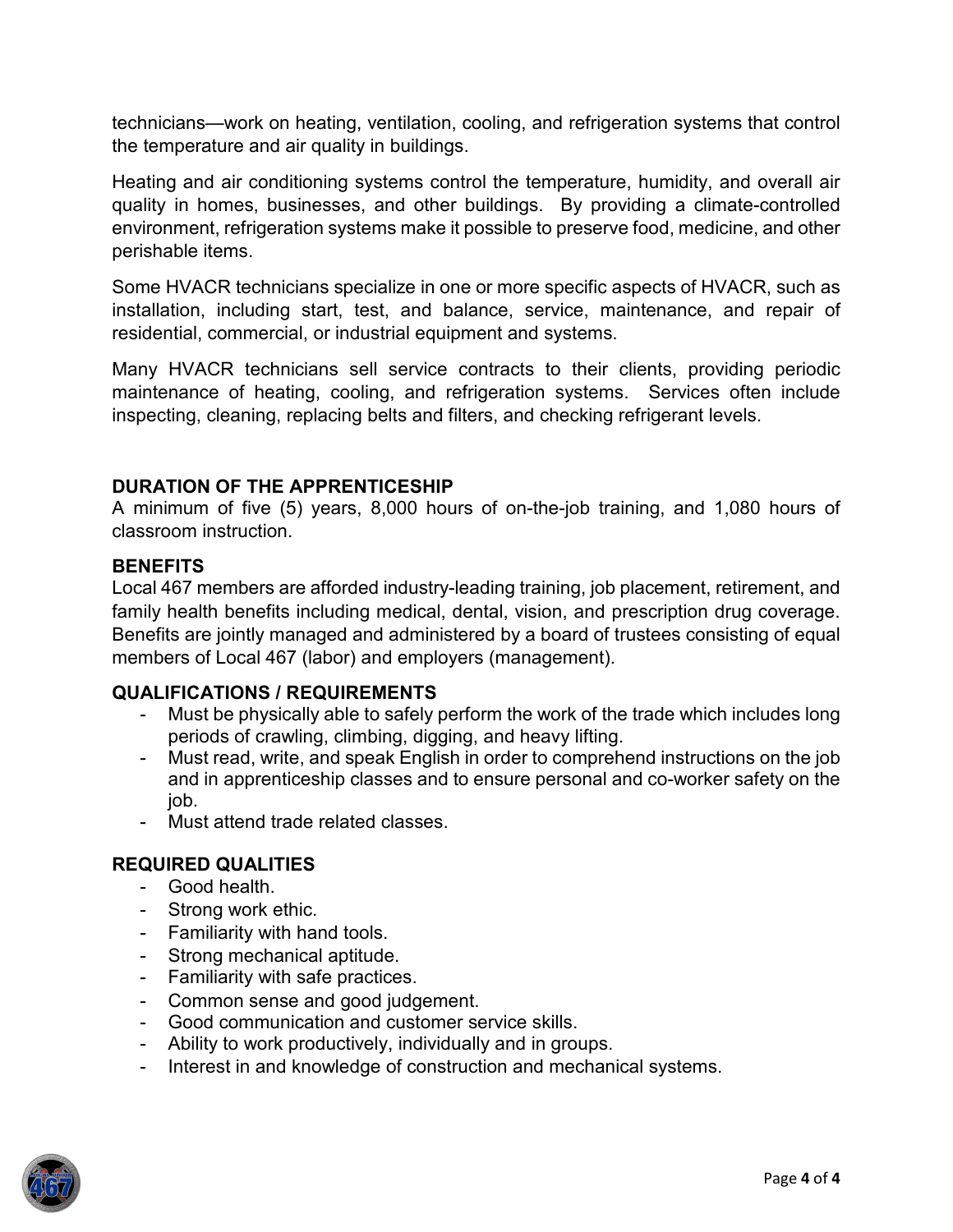### **PLUMBERS • STEAMFITTERS • REFRIGERATION FITTERS LOCAL UNION 467**

1519 ROLLINS ROAD BURLINGAME, CALIFORNIA 94010 TELEPHONE (650) 692-4730 FAX (650) 692-5226 www.ualocal467.org

**APPRENTICESHIP APPLICANTS MUST ATTACH AN APPRENTICESHIP APPLICATION** 

#### **PRINT CLEARLY OR TYPE**

**Membership Applicant Information**

| Full Name:                                                                                                                                          | First<br>Last                                                                                                        |                                                                             |                                                                                                                                                                            |                                                                                                                                                                                                                                | Date:<br>M.I. |                  |                                                                                                                       |           |  |
|-----------------------------------------------------------------------------------------------------------------------------------------------------|----------------------------------------------------------------------------------------------------------------------|-----------------------------------------------------------------------------|----------------------------------------------------------------------------------------------------------------------------------------------------------------------------|--------------------------------------------------------------------------------------------------------------------------------------------------------------------------------------------------------------------------------|---------------|------------------|-----------------------------------------------------------------------------------------------------------------------|-----------|--|
| Address:                                                                                                                                            | <b>Street Address</b>                                                                                                |                                                                             |                                                                                                                                                                            |                                                                                                                                                                                                                                |               | Apartment/Unit # |                                                                                                                       |           |  |
| Phone:                                                                                                                                              | City                                                                                                                 |                                                                             | E-mail Address:                                                                                                                                                            |                                                                                                                                                                                                                                | <b>State</b>  |                  | <b>ZIP Code</b>                                                                                                       |           |  |
| Date Available:                                                                                                                                     | Social Security No.:                                                                                                 | Desired Salary:<br>- \$                                                     |                                                                                                                                                                            |                                                                                                                                                                                                                                |               |                  |                                                                                                                       |           |  |
| What classification are you applying for?<br>Are you a United States citizen?<br>Have you ever applied for membership to the<br>United Association? |                                                                                                                      | $\Box$ Plumber<br><b>YES</b><br>$\mathsf{L}$<br><b>YES</b><br>$\mathsf{L}$  | □HVACR Service Technician<br>$\Box$ Pipefitter<br><b>■</b> Welder<br>NO<br>If no, are you authorized to work in the U.S.?<br>$\Box$<br>NO<br>If yes, when?<br>$\mathsf{L}$ |                                                                                                                                                                                                                                |               |                  |                                                                                                                       | <b>NO</b> |  |
| Have you ever been a member of the United<br><b>YES</b><br>Association?<br>$\Box$                                                                   |                                                                                                                      |                                                                             | NO<br>$\Box$<br>If yes, when?                                                                                                                                              |                                                                                                                                                                                                                                |               |                  |                                                                                                                       |           |  |
|                                                                                                                                                     | Have you ever been convicted of a any crime?                                                                         | NO<br>$\mathsf{L}$<br>(A conviction will not automatically disqualify you.) |                                                                                                                                                                            |                                                                                                                                                                                                                                |               |                  |                                                                                                                       |           |  |
| If yes, explain:                                                                                                                                    |                                                                                                                      |                                                                             |                                                                                                                                                                            |                                                                                                                                                                                                                                |               |                  |                                                                                                                       |           |  |
|                                                                                                                                                     |                                                                                                                      |                                                                             | <b>Previous Employment</b>                                                                                                                                                 |                                                                                                                                                                                                                                |               |                  |                                                                                                                       |           |  |
| Company:                                                                                                                                            |                                                                                                                      |                                                                             |                                                                                                                                                                            | Phone:                                                                                                                                                                                                                         |               |                  | <u> 1980 - Andrea Station Barbara, politik a</u>                                                                      |           |  |
| Address:                                                                                                                                            |                                                                                                                      |                                                                             |                                                                                                                                                                            |                                                                                                                                                                                                                                | Supervisor:   |                  |                                                                                                                       |           |  |
| Job Title:                                                                                                                                          | Starting Pay:                                                                                                        |                                                                             |                                                                                                                                                                            | $\sim$ 5                                                                                                                                                                                                                       |               | Ending Pay:      | \$                                                                                                                    |           |  |
| Responsibilities:                                                                                                                                   |                                                                                                                      |                                                                             |                                                                                                                                                                            |                                                                                                                                                                                                                                |               |                  |                                                                                                                       |           |  |
| From:                                                                                                                                               | To:                                                                                                                  |                                                                             | Reason for Leaving:                                                                                                                                                        |                                                                                                                                                                                                                                |               |                  |                                                                                                                       |           |  |
|                                                                                                                                                     | May we contact your previous supervisor for a reference?                                                             |                                                                             | <b>YES</b><br>ΙI                                                                                                                                                           | NO<br>$\Box$                                                                                                                                                                                                                   |               |                  |                                                                                                                       |           |  |
| Company:                                                                                                                                            | <u> 1989 - Johann Barbara, marka a shekara tsa 1989 - An tsa 1989 - An tsa 1989 - An tsa 1989 - An tsa 1989 - An</u> |                                                                             |                                                                                                                                                                            | Phone:                                                                                                                                                                                                                         |               |                  | <u> 1980 - Andrea Station Barbara, politik eta politik eta politik eta politik eta politik eta politik eta politi</u> |           |  |
| Address:                                                                                                                                            |                                                                                                                      |                                                                             |                                                                                                                                                                            |                                                                                                                                                                                                                                | Supervisor:   |                  |                                                                                                                       |           |  |
| Job Title:                                                                                                                                          |                                                                                                                      |                                                                             | <b>Starting Pay:</b>                                                                                                                                                       | $\sim$ 5 and 5 and 6 and 6 and 6 and 6 and 6 and 6 and 6 and 6 and 6 and 6 and 6 and 6 and 6 and 6 and 6 and 6 and 6 and 6 and 6 and 6 and 6 and 6 and 6 and 6 and 6 and 6 and 6 and 6 and 6 and 6 and 6 and 6 and 6 and 6 and |               | Ending Pay:      | S.                                                                                                                    |           |  |
| Responsibilities:                                                                                                                                   |                                                                                                                      |                                                                             |                                                                                                                                                                            |                                                                                                                                                                                                                                |               |                  |                                                                                                                       |           |  |
| From:                                                                                                                                               | $\overline{a}$ . To:                                                                                                 |                                                                             | Reason for Leaving:                                                                                                                                                        |                                                                                                                                                                                                                                |               |                  |                                                                                                                       |           |  |
|                                                                                                                                                     | May we contact your previous supervisor for a reference?                                                             |                                                                             | YES<br>$\blacksquare$<br><b>Continued on Next Page</b>                                                                                                                     | <b>NO</b><br>$\mathbf{I}$                                                                                                                                                                                                      |               |                  |                                                                                                                       |           |  |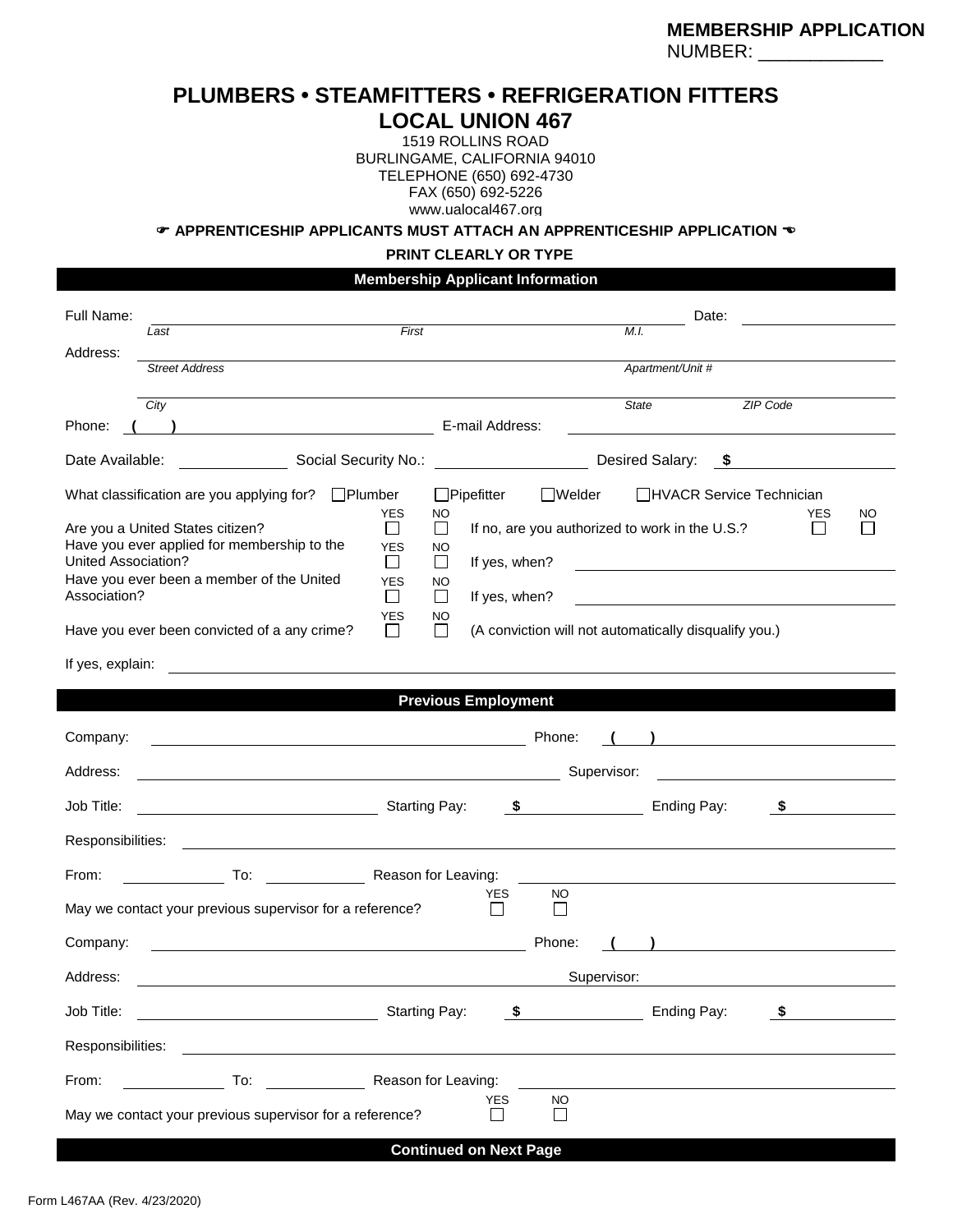| Company:                                                 |                                         |                                                                                                                               |                              | Phone:                    |         |                              |                                                  |  |
|----------------------------------------------------------|-----------------------------------------|-------------------------------------------------------------------------------------------------------------------------------|------------------------------|---------------------------|---------|------------------------------|--------------------------------------------------|--|
| Address:                                                 |                                         | Supervisor:                                                                                                                   |                              |                           |         |                              |                                                  |  |
| Job Title:                                               | <u> 1980 - Johann Barbara, martin a</u> | <b>Starting Pay:</b>                                                                                                          |                              |                           | $\sim$  | Ending Pay:                  | \$                                               |  |
| Responsibilities:                                        |                                         |                                                                                                                               |                              |                           |         |                              |                                                  |  |
| From:                                                    | To:                                     | Reason for Leaving:                                                                                                           |                              |                           |         |                              |                                                  |  |
| May we contact your previous supervisor for a reference? |                                         |                                                                                                                               | <b>YES</b><br>$\blacksquare$ | NO.                       |         |                              |                                                  |  |
|                                                          |                                         | To list additional employment history, attach an extra page.                                                                  |                              |                           |         |                              |                                                  |  |
|                                                          |                                         |                                                                                                                               | <b>Education</b>             |                           |         |                              |                                                  |  |
| High School:                                             | <u> 1980 - Johann Barbara, martxa a</u> | Address:                                                                                                                      |                              |                           |         |                              |                                                  |  |
| From:                                                    |                                         | To: Did you graduate?                                                                                                         | <b>YES</b><br>$\Box$         | <b>NO</b><br>$\Box$       | Degree: |                              |                                                  |  |
| College:                                                 |                                         |                                                                                                                               |                              |                           |         |                              |                                                  |  |
| From:                                                    |                                         | To: Did you graduate?                                                                                                         | <b>YES</b><br>$\mathsf{L}$   | <b>NO</b><br>$\mathsf{L}$ | Degree: |                              |                                                  |  |
| Other:                                                   |                                         | Address:                                                                                                                      |                              |                           |         |                              |                                                  |  |
| From:                                                    | To:                                     | Did you graduate?                                                                                                             | <b>YES</b>                   | <b>NO</b>                 | Degree: |                              |                                                  |  |
|                                                          |                                         |                                                                                                                               | <b>References</b>            |                           |         |                              |                                                  |  |
| Please list three references.                            |                                         |                                                                                                                               |                              |                           |         |                              |                                                  |  |
| Full Name:                                               |                                         |                                                                                                                               | Relationship:                |                           |         |                              |                                                  |  |
| Company:                                                 |                                         |                                                                                                                               |                              |                           | Phone:  |                              | ) <u>__</u> __________                           |  |
| Full Name:                                               |                                         | <u> 1989 - Johann Barbara, martin amerikan basar dan basar dalam basar dalam basar dalam basar dalam basar dalam</u>          | Relationship:                |                           |         |                              | the control of the control of the control of the |  |
| Company:                                                 |                                         | <u> 1980 - Johann Barn, mars ar breithinn ar chomhair an t-</u>                                                               |                              |                           | Phone:  |                              |                                                  |  |
| Full Name:                                               |                                         |                                                                                                                               | Relationship:                |                           |         |                              |                                                  |  |
| Company:                                                 |                                         |                                                                                                                               |                              |                           | Phone:  |                              |                                                  |  |
|                                                          |                                         |                                                                                                                               | <b>Military Service</b>      |                           |         |                              |                                                  |  |
| Branch:                                                  |                                         | <u> 1980 - Jan Stein Stein, fransk politik (f. 1980)</u>                                                                      |                              |                           | From:   | $\overline{\phantom{a}}$ To: |                                                  |  |
| Type of Discharge:<br>Rank at Discharge:                 |                                         |                                                                                                                               |                              |                           |         |                              |                                                  |  |
| If other than<br>honorable, explain:                     |                                         |                                                                                                                               |                              |                           |         |                              |                                                  |  |
|                                                          |                                         | <b>Disclaimer and Signature</b>                                                                                               |                              |                           |         |                              |                                                  |  |
|                                                          |                                         | I certify that my answers are true and complete to the best of my knowledge.                                                  |                              |                           |         |                              |                                                  |  |
| result in my release.                                    |                                         | If this application leads to membership, I understand that false or misleading information in my application or interview may |                              |                           |         |                              |                                                  |  |
| Signature:                                               |                                         |                                                                                                                               |                              |                           |         | Date:                        |                                                  |  |
|                                                          |                                         |                                                                                                                               |                              |                           |         |                              |                                                  |  |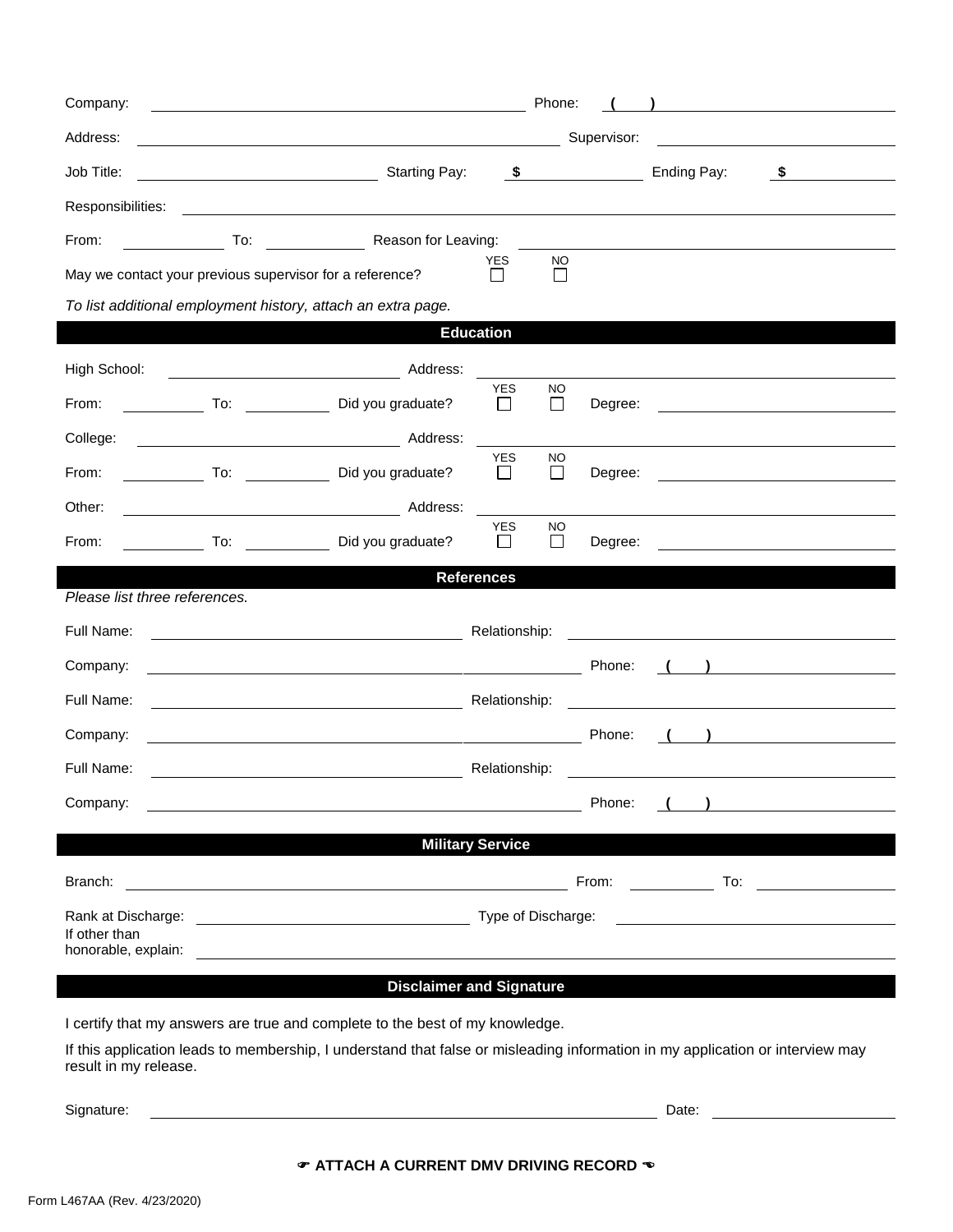# **PLUMBERS • STEAMFITTERS • REFRIGERATION FITTERS LOCAL UNION 467 APPRENTICESHIP**

1519 ROLLINS ROAD, 2nd FLOOR BURLINGAME, CALIFORNIA 94010 TELEPHONE (650) 692-0442 FAX (650) 692-7620 www.ualocal467.org

**APPRENTICESHIP APPLICANTS MUST ATTACH A LU467 MEMBERSHIP APPLICATION** 

**PRINT CLEARLY OR TYPE**

**Apprenticeship Applicant Information** Full Name: Date: *Last First M.I.* Date of Birth: Gender: What training program are you applying for?  $\Box$  Plumbing / Pipefitting  $\Box$  Heating / Air Conditioning / Refrigeration Are you currently working in the trades? YES  $\Box$ NO  $\Box$ If yes, provide the contractor's name: Is your current employer a Local Union 467 contractor member? YES  $\Box$ NO  $\Box$ If yes, provide the contractor's name:

Why are you applying to become a Local Union 467 apprentice?

#### **Qualifications**

\_\_\_\_\_\_\_\_\_\_\_\_\_\_\_\_\_\_\_\_\_\_\_\_\_\_\_\_\_\_\_\_\_\_\_\_\_\_\_\_\_\_\_\_\_\_\_\_\_\_\_\_\_\_\_\_\_\_\_\_\_\_\_\_\_\_\_\_\_\_\_\_\_\_\_\_\_\_\_\_\_\_\_\_\_\_\_\_\_\_\_\_\_\_\_\_\_\_\_\_\_\_\_\_\_

\_\_\_\_\_\_\_\_\_\_\_\_\_\_\_\_\_\_\_\_\_\_\_\_\_\_\_\_\_\_\_\_\_\_\_\_\_\_\_\_\_\_\_\_\_\_\_\_\_\_\_\_\_\_\_\_\_\_\_\_\_\_\_\_\_\_\_\_\_\_\_\_\_\_\_\_\_\_\_\_\_\_\_\_\_\_\_\_\_\_\_\_\_\_\_\_\_\_\_\_\_\_\_\_\_

Check all boxes that apply to you:

 $\Box$  A. I can provide the required four (4) items to meet the minimum qualifications to complete this apprenticeship application.

- $\Box$  B. I can provide proof I completed a pre-apprenticeship class based on the nationally recognized Multi-Craft Core Curriculum (MC3) such as the Trades Introduction Program in San Mateo County.
- $\Box$  C. I can provide proof that I have more than 4,000 hours of pipe trades work experience.
- $\Box$  D. I am currently performing pipe trades work for a piping contractor.
- $\square$  E. I am attempting to transfer into this apprenticeship from another pipe trades apprenticeship.

#### **Disclaimer and Signature**

I certify my answers are true and complete to the best of my knowledge. I understand that any omissions, misrepresentations, or falsifications of information will result in my immediate rejection or termination from the apprenticeship.

Signature: Date:

The Local Union 467 Apprenticeship prohibits any form of discrimination, including that of race, color, religion, gender (including gender identity, sexual orientation, pregnancy), national origin, disability, genetic information, or age – except that all applicants and apprentices must meet the minimum age requirement. Retaliation against anyone involved in a discrimination complaint is a violation of apprenticeship policy.

#### **Please complete the EEOC questionnaire on the next page.**